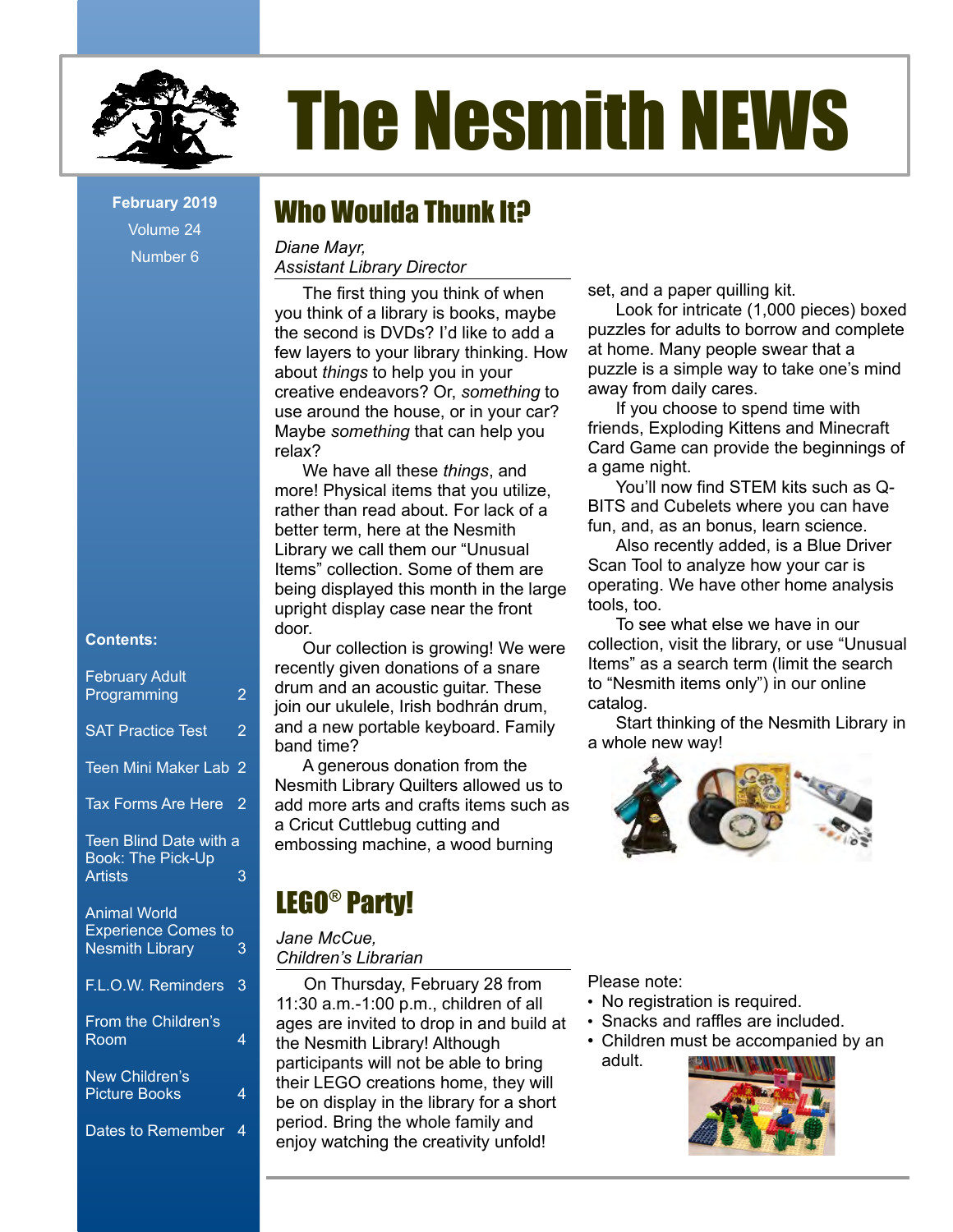## February Adult Programming

*Maria Schroeter, Reference Librarian*

#### **Mandala Rock Painting**



Photo from *Rock Art Handbook* by Samantha Sarles

Mandalas are a geometric figure representing the universe in Hindu and Buddhist symbolism. On Wednesday, February 6 at 6:00 p.m., come for an evening of Zen as we create our own mandalas using acrylic paint and beach rocks. All supplies will be provided. Ages 16 and up, and registration is required.

#### **Succulent Container Garden**

On Thursday, February 21 at 6:00 p.m., join us to plant a small succulent container garden. All

supplies will be provided, and registration is required. Limited spots, and this program is for ages 16 and up.



## SAT Practice Test

*Sylvie Brikiatis, Interim Director/Young Adult Librarian*

On Tuesday, February 26, the Nesmith Library will offer a full length SAT practice test for Windham resident high school students. Practice makes perfect, so grab your #2 pencils and

calculators and join us. Space is limited so please call 432-7154 or email [sbrikiatis@nesmithlibrary.org](mailto:sbrikiatis@nesmithlibrary.org) to register. Registration is required. Doors open at 8:15 a.m. and test starts promptly at 8:30 a.m.



## Teen Mini Maker Lab

#### *Sylvie Brikiatis*

#### **Building Challenges**

On Tuesday, February 26 from 2:00 to 4:00 p.m., the Nesmith Library invites teens ages 12 and up to join us for a Mini Maker Lab. Building Challenges are the theme for the day. Several projects will be available for different skill levels as well as supplies for those who just wish to explore and create. The projects range from learning simple electronics to art projects or combining many different disciplines to create something new. Some projects will take the entire two hours, others just a few minutes, so drop-ins are welcome. No registration is required.



## Tax Forms Are Here

The new tax forms are here! We have 1040 instruction booklets and 1040 forms with schedules 1-6 all in one convenient booklet. There are no additional forms coming. Please visit [www.irs.gov](http://www.irs.gov/) if you need other forms.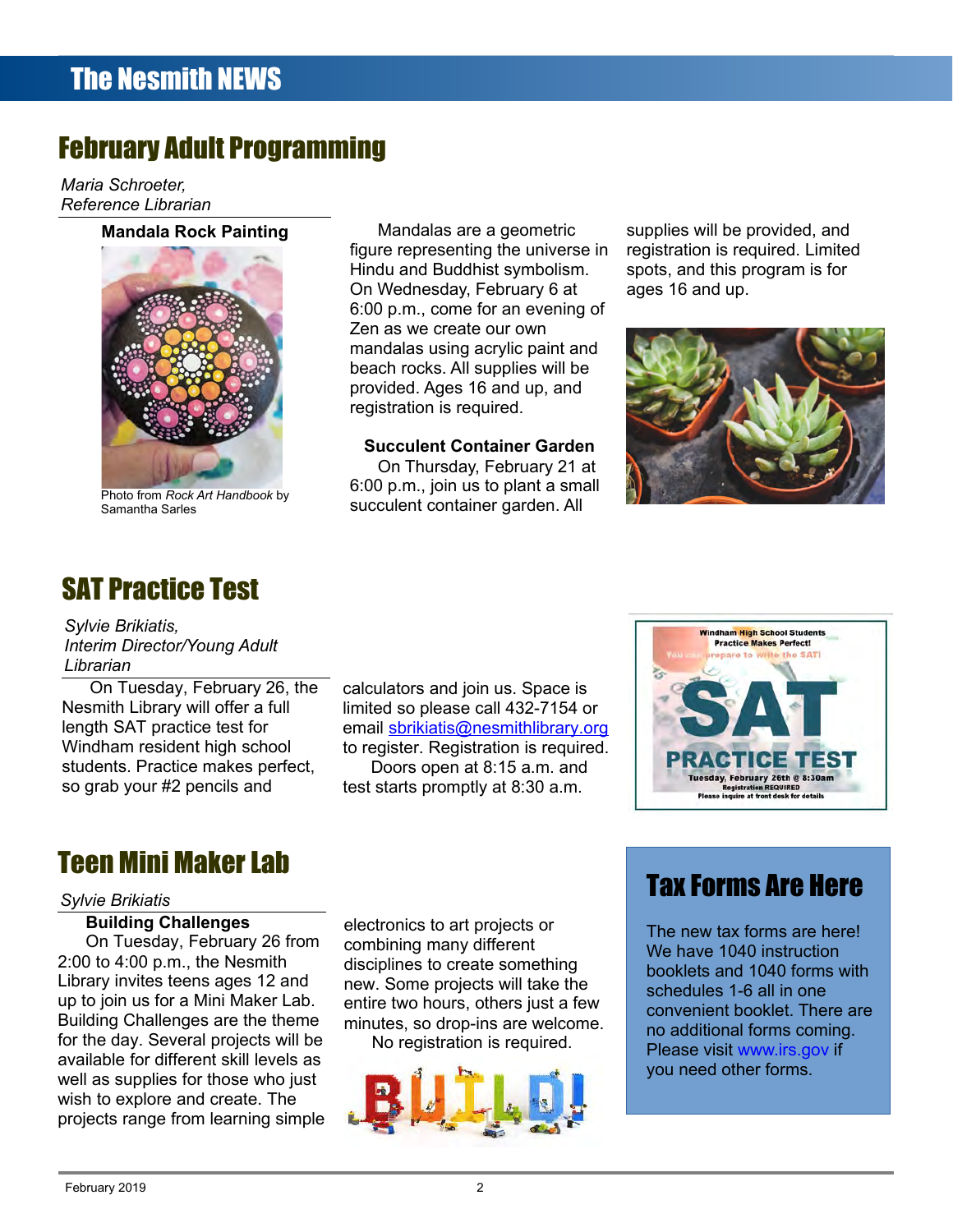## Teen Blind Date with a Book: The Pick-Up Artists

#### *Sylvie Brikiatis*

**Great First Lines** Come in anytime after February 1 and visit the display in the YA section of the Nesmith Library. Read the short description of each wrapped book (the first lines of the book). Pick one to read. Fill out the enclosed review sheet and return it to the library for a chance to win an Amazon gift card. Don't see a book on display that stirs your interest? Pick any book you like and ask for a review sheet at check out.



Books can be selected until the end of the month. Review forms need to be returned by 5:00 p.m., Sunday, March 3 to be considered for the raffle.

## Animal World Experience Comes to Nesmith Library

#### *Jane McCue*

On Wednesday, February 27 at 10:30 a.m. Animal World Experience will present their Winter Wonder Live Animal Show for school age children. Due to the nature of these live animals, this program is for children ages five and up who can independently sit through an hour-long presentation and follow instructions given by the educator.

Animal World Experience was founded in 2006 by Matt Gabriel. In Matt's own words, "The mission of Animal World Experience is to provide the funnest, most interactive, and educational animal

F.L.O.W. Reminders

#### *Rachel Deandrea, F.L.O.W. Publicity*

Here are some important dates of note from the Friends of the Library of Windham (F.LO.W.).

Save the date for this year's Strawberry Festival. It will be held on Saturday, June 1.

presentations to audiences of all ages. I hope that through my animal presentations people will develop respect and awareness for animals for all kinds." The exact animals that attend on the day of the program will vary based on availability and the discretion of the educator. For more information regarding this event, visit [http://](http://www/)  [www](http://www/) [.animalworldexperience.com/](http://www.animalworldexperience.com/).

Registration is required and space is limited. Please call the library at 432-7154 or stop by the front circulation desk to register. If you have an interest in animals, and are five years of age or older,

this is one show you will not want to miss!

Parental note: Per educator's request, children must be five years of age or older to attend. Some animals easily frighten and these guidelines are for the safety of all.



The last day to donate books for the upcoming book sale is March 1. Keep an eye out for F.L.O.W. scholarship information. This will be coming out shortly.



Friends of the Library of Windham